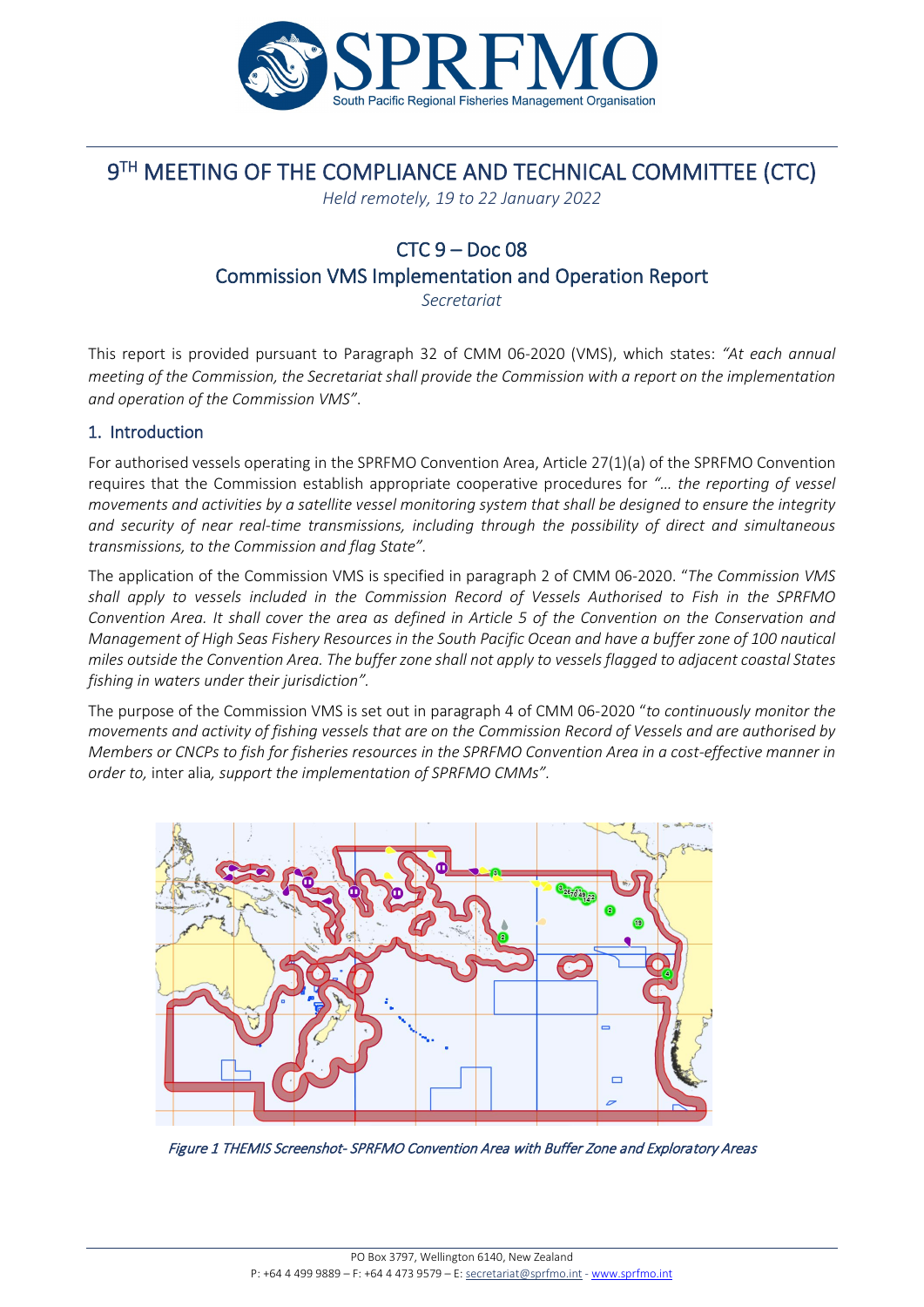

## 2. State of Reporting

Pursuant to CMM 06-2020 (Annex 2, Paragraph 7) each Member and CNCP shall designate a Point of Contact for the purposes of any communication regarding the VMS system (including data requests). These Points of Contact are listed on the [VMS Point of Contact](https://www.sprfmo.int/member-pages/vms-point-of-contact/) page on the website. All Members and CNCPs (*except for one Member with no vessels*) have provided a VMS Point of Contact.

As per CMM 06-2020, Paragraph 9, each Member and CNCP shall require vessels flying its flag to report VMS data to the Commission VMS automatically either:

- (a) to the Secretariat via their Member or CNCP's FMC; or
- (b) simultaneously to both the Secretariat and its FMC.

Most of the Members and CNCPs report the vessel VMS positions via their FMC. Table 1 below provides an overview of the type of reporting that each Member and CNCP has chosen as well as the number of unique vessels that reported their presence inside the SPRFMO Convention Area during 2020 and 2021.

| Flag               | <b>Type of Reporting</b> | <b>Number of Vessels in</b><br>the Convention Area |                |
|--------------------|--------------------------|----------------------------------------------------|----------------|
|                    |                          | 2020                                               | 2021           |
| Australia          | Simultaneous             | $\mathbf 1$                                        | $\mathfrak{D}$ |
| Chile              | Via FMC                  | 6                                                  | 0              |
| China              | Via FMC                  | 599                                                | 526            |
| Cook Islands       | Via FMC (FFA)            | 7                                                  | 7              |
| Cuba               |                          | 0                                                  | $\Omega$       |
| Curaçao            | Via FMC                  | 3                                                  | 1              |
| Ecuador            | Simultaneous             | 0                                                  | $\Omega$       |
| EU                 | Via FMC                  | $\mathfrak{D}$                                     | 5              |
| Faroe Islands      |                          | 0                                                  | $\Omega$       |
| Korea              | Via FMC                  | 14                                                 | $\Omega$       |
| Liberia            | Via FMC                  | 7                                                  | 4              |
| New Zealand        | Simultaneous             | 12                                                 | 9              |
| Panama             | Via FMC                  | 51                                                 | 82             |
| Peru               | Via FMC                  | 6                                                  | $\Omega$       |
| Russian Federation | Via FMC                  | $\mathbf{1}$                                       | $\overline{1}$ |
| Chinese Taipei     | Via FMC                  | 9                                                  | 7              |
| <b>USA</b>         |                          | 0                                                  | $\Omega$       |
| Vanuatu            | Via FMC                  | 0                                                  | 0              |
| Total              |                          | 718                                                | 644            |

Table 1: The current state of reporting for SPRFMO Members and CNCPs

Figures 2, 3 and 4 below depict the distribution by month of the number of unique vessels reporting to Commission VMS during 2020 and 2021 (*note December 2021 figures as of December 10th*). In 2020, February to May had the least amount of activity in the Convention Area with fewer than 300 unique vessels active. While in 2020, January, November, and December had the most unique vessels in SPRFMO at slightly more than 500.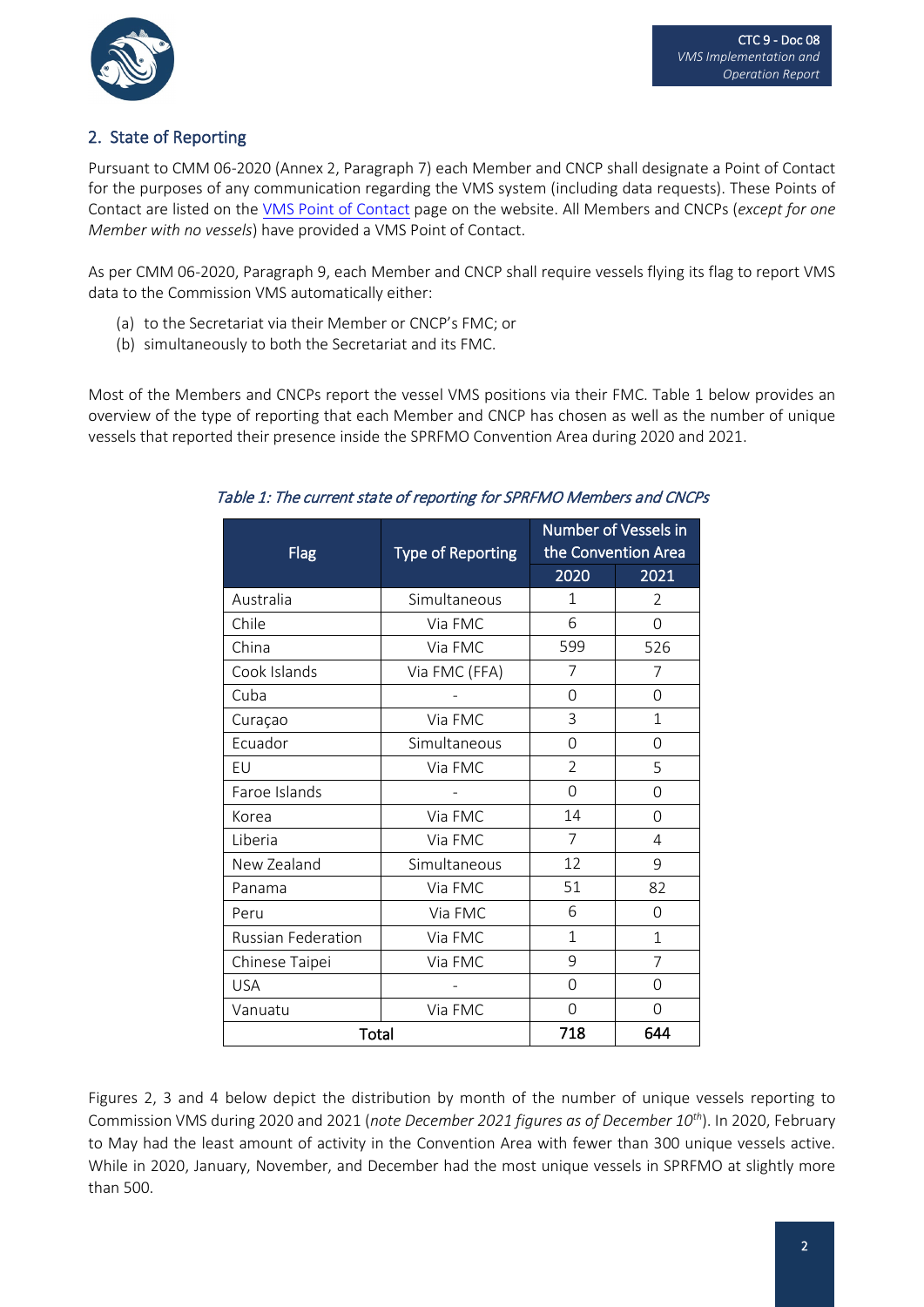



Figure 2. Fluctuation in Vessel Count by Month 2020





Figure 4. Fluctuation in Unique Vessel Count by Month - 2020 -2021 (combined)

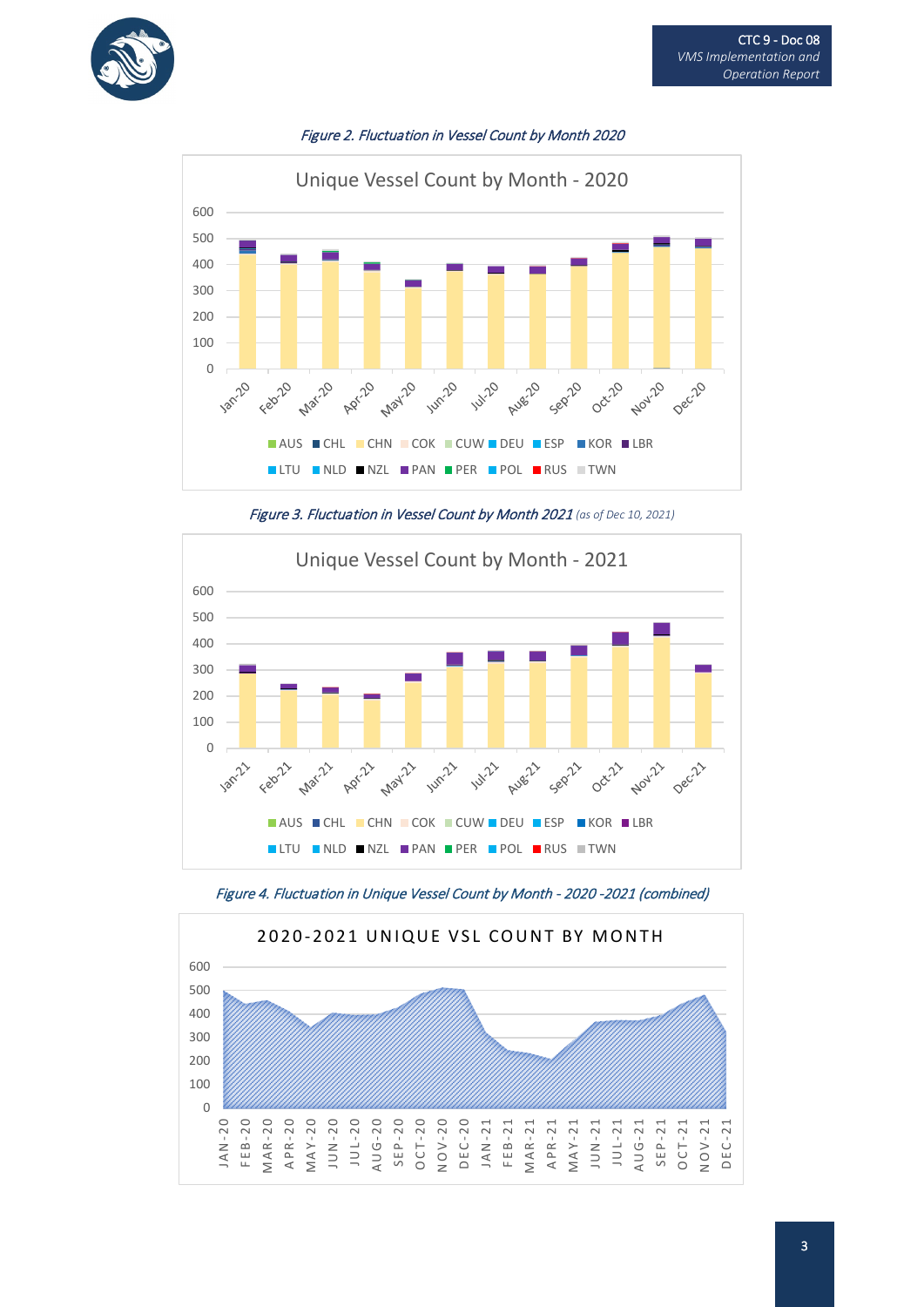

## 3. Operation of the Commission VMS

## *3.1. Personnel*

The Commission VMS is largely overseen by the Compliance Manager position. In late 2020, following the departure of interim person seconded from Chile, the IT Manager supported the Commission VMS operations until the arrival of the permanent Compliance Manager, Mr Randy Jenkins on the  $1<sup>st</sup>$  of November 2020.

#### *3.2. Day to day work processes*

The Secretariat monitors the VMS system daily, including:

- Monitoring the number, and movement of, vessels reporting to the Commission VMS
- Monitoring for data gaps, disruptions, and stoppages to the VMS display on Commission VMS
- Monitoring VMS for compliance with zone entry requirements and other CMM obligations
- Investigating system generated alerts such as:
	- o Fishing without authorisation
	- o New beacon identified, not yet associated with a vessel on the SPRFMO Record of Vessels
	- o Bottom fishing outside open management areas
- Develop and maintain a file system to document, track, and report on VMS issues
- Ongoing communications with VMS points of contact to identify and resolve VMS issues as well as any file follow-up or support for issue resolution
- Regular communications and virtual meetings with the service provider (CLS) to facilitate product development and troubleshoot reporting or display issues
- Respond to requests for VMS data, geo-fence areas of interest for reporting and appropriate documentation and follow-up with Members and CNCPs
- Activating and de-activating polling for vessels<sup>[1](#page-3-0)</sup> using Simultaneous reporting
- Reviewing of bi-monthly invoices covering charges for DNID Upload, Polling, Periodic Rate Change and Position Reports for vessels belonging to members using simultaneous reporting.

## 4. Requests for VMS data

Pursuant to CMM 06-2020 VMS data may be obtained by a Member or CNCP for their own vessels (Paragraph 22), or under certain circumstances, either requiring or not requiring the consent of the Member or CNCP of the vessels involved.

Without the permission of the Member or CNCP, the Secretariat can provide VMS data for the exclusive purposes of:

- Planning for active surveillance operations (CMM 06-2020 Paragraph 24a)
- Active surveillance operations and/or inspections at sea (CMM 06-2020 Paragraph 24b)
- Supporting search and rescue activities subject to the terms of an arrangement between the Secretariat and the competent MRCC (CMM 06-2020 Paragraph 24c)

The Secretariat can also provide VMS data to a requesting Member or CNCP where the VMS data relates to vessels flagged to other Members or CNCPs that have provided prior written consent through their VMS Point of Contact for the data to be shared (Paragraph 21).

A template for data release under Paragraphs 21, 22 and 24 is available on the [non-public section](https://www.sprfmo.int/member-pages/vms-point-of-contact/) of the SPRFMO website.

VMS data may also be used by the Scientific Committee for analysis to support specific scientific advice requested by the Commission. A template for such requests is available on th[e website](https://www.sprfmo.int/science/) (Paragraph 8)

<span id="page-3-0"></span><sup>1</sup> For Australia, Ecuador, and New Zealand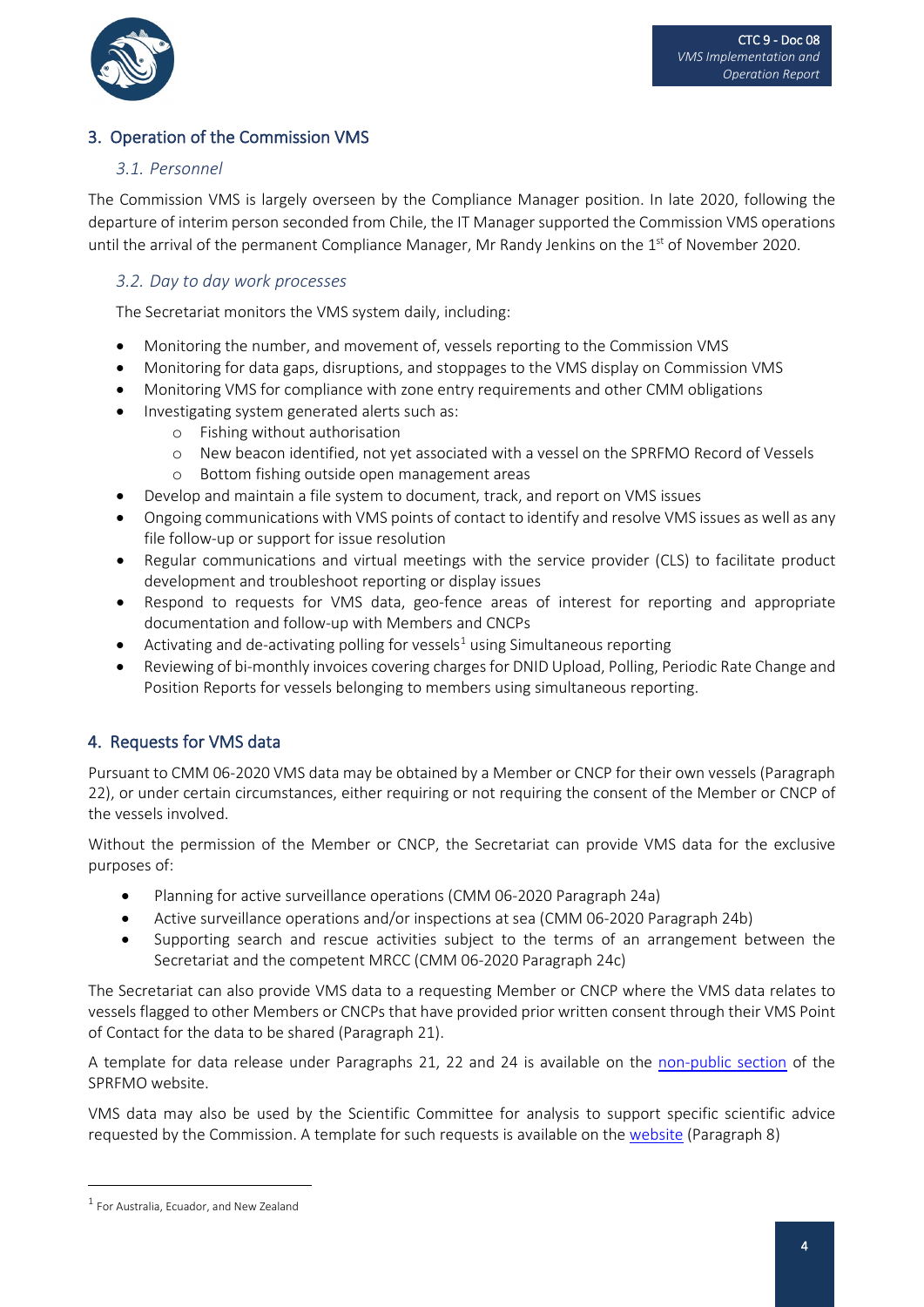

There were 3 requests for access to VMS data during the calendar year 2021 received from the relevant VMS Point of Contact using the SPRFMO Request Template and containing the necessary information. All 3 requests were made pursuant to Paragraphs 24a and 24b (*Planning/Active Surveillance Operations and/or Inspections*). There were no requests for VMS data pursuant to Paragraph 24c (*Search and Rescue*). In all cases, in accordance with Annex 5, Paragraph 5, the Secretariat informed, no later than 7 days after the provision of VMS data, the relevant VMS Points of Contact representing the Member or CNCP of the vessel(s) whose VMS data was obtained.

## 5. Performance of the Commission VMS Service Provider

The Commission VMS service provider is the Collecte Localisation Satellites SAS (CLS) Group, a global company engaged in vessel satellite monitoring. The corporate headquarters and primary VMS Fisheries Monitoring support team are headquartered in France. Effective  $1<sup>st</sup>$  of January 2021 the parent company transferred the contracts of its customers located in Oceania (*Australia, New Zealand and the Pacific Islands*) to its wholly owned Australian subsidiary, CLS OCEANIA. Hence invoicing and billing is now processed through the Australian office and there are 2 points of contact in Australia to assist with SPRFMO VMS issues, in addition to the Fisheries Monitoring Technical Support team in France.

In 2021 the SPRFMO Secretariat, CLS Oceania representatives and CLS France representatives (VMS Fisheries Monitoring Support Team) implemented a more structured tracking process for flagging issues and requesting support as well as holding regular virtual meetings *(~ every 6 weeks)* to facilitate the exchange of information on relevant VMS issues and/or future development needs. This has resulted greatly improved communications between the service provider and SPRFMO and has a very positive effect on issue identification and resolution. The service provider has been receptive to assisting SPRFMO in advancing the efficiency of the VMS program.

CLS uses a software known as THEMIS as the base of its Fisheries Monitoring/Management platform. THEMIS came to life  $\sim$  15 years ago and while some of the standard functions and displays are the same, the software underwent a major update 2021 to modernize to a more intuitive user experience and enhanced marine map rendering with customizable feature, an easy to manage dashboard and a more scalable and efficient management of large datasets. Connectivity and direct integration with other data sources such as Sat-AIS data is also possible as a value-added layer and cross-referencing tool (also potentially quite useful in detecting vessels when the VMS display is no longer updating or as a secondary source of potential vessel detection).

SPRFMO was switched to the THEMIS v8 software in late October and an updated user manual has been provided. A more comprehensive 1-week training course is planned, and a contract in place, that would be tailored to the SPRFMO needs and requirements. Given recent staffing changes within the Secretariat the training has been deferred until after the Annual meeting in 2022 when the new Data Manager will have arrived on site in Wellington. In the interim CLS staff have been responsive to any queries arising from using the new version of the software and helpful in running the large data queries to determine the unique vessel summaries for 2020 and 2021. Overall, the roll out of the new software has not created any significant issues for Commission VMS Operations. Initially there were a few issues flagged pertaining to the O-Data feed synchronization<sup>[2](#page-4-0)</sup>, access to the Bathymetry mapping layer, and a slow map display loading process but these have all been resolved by CLS. The Secretariat will continue to work with CLS to customize products such as reports and vessel alerts that would be of benefit to SPRFMO.

In 2021 CLS support has been invaluable in investigating and resolving some of the issues experienced throughout the year. This ranged from VMS data display issues in the mapping tool to connecting vessel VMS to Commission VMS on the fleets reporting directly to Commission VMS to importing missing data and updating the VMS records in Themis.

The Service Level Agreement stipulates that CLS will provide service within a 99.7% fault tolerance. This is calculated monthly and summarized for each 6-month period in the 2 Operating (Service) Reports per year.

<span id="page-4-0"></span><sup>2</sup> The "O-Data" feed provides data from the SPRFMO Record of Vessels into THEMIS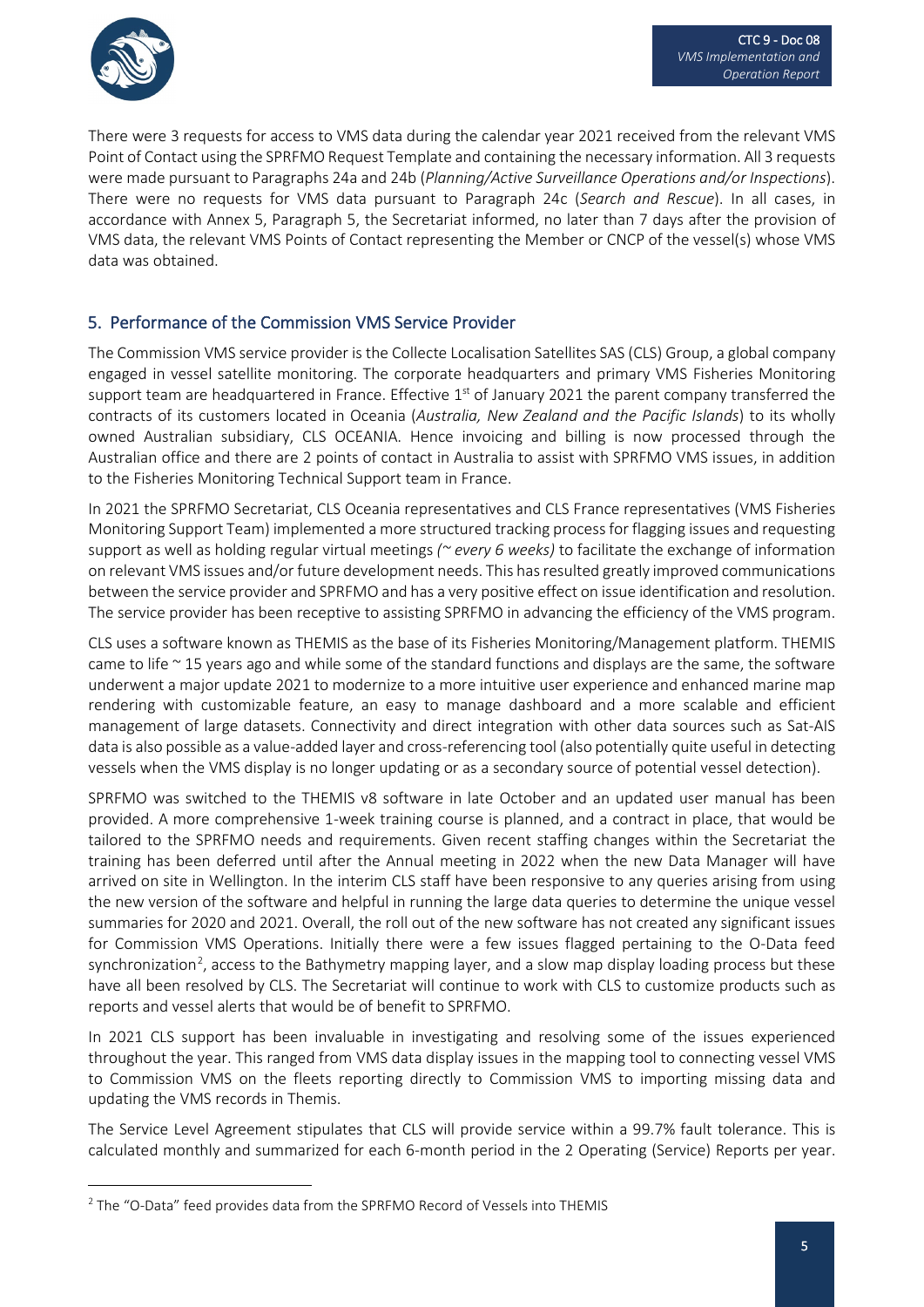

As can be seen in Figures 5 and 6 below, while there are monthly differences between the "real" service and "planned" service availability, CLS has consistently delivered on a service availability rate that exceeds the minimum uptime threshold of 99.7%. In most months the global availability rates were higher than the contractual threshold with only October 2021 dipping close to the minimum. The decrease in availability rate in October 2021 can largely be attributed to slight disruptions during the migration to the upgraded THEMIS v8 platform.



Figure 5. SPRFMO Operating Report for the period December 2020 – June 2021

*Notes: Red Line= Contractual Threshold (99.7%); Left side: Real Service Availability; Right Side: Planned uptime, including maintenance.*



#### Figure 6. SPRFMO Operating Report for the period July 2021 – November 2021

*Notes: Red Line= Contractual Threshold (99.7%); Left side: Real Service Availability; Right Side: Planned uptime, including maintenance.* 

## 6. Operational Performance of the Commission VMS

During the previous annual meeting (COMM 9/CTC 8) there was discussion concerning several issues noted in the VMS implementation report where it was evident that, for one reason or another, it had not been possible to continuously monitor the movements and activity of all vessels that were on the SPRFMO Record of Vessels. While there were symptoms and indicators of issues and problems with VMS, the overall scope and scale of was unknown and would require a dedicated focus to determine to what extent the VMS system may have been compromised or underperforming and identify potential causes that could be resolved.

The outcome, and recommendation, with respect to CMM06-2020 (VMS in the SPRFMO Area) as stated in the Executive Summary of the Final Compliance Report 2019/20 (COMM 9 – [Report ANNEX 6 a\)](https://www.sprfmo.int/assets/0-2021-Annual-Meeting/Reports/Annex-6a-Final-Compliance-Report-on-Members-and-CNCPs-2019-20.pdf) was:

*The CTC acknowledged issues identified by the Secretariat regarding VMS reporting during the reporting period and requested more specific details regarding the issues that had been briefly outlined, including any potential compliance impacts. There was interest among the Members as to the possible causes of the issues, and whether they are things that the Secretariat, Member or the service provider CLS can resolve, or whether changes to the measure are required. The Commission accepted the CTC recommendation that a Secretariat Work Plan would be developed to assess the issues in more detail, consider whether the Commission VMS is achieving its agreed purpose and principles, and propose approaches to support the continued development of the Commission VMS.*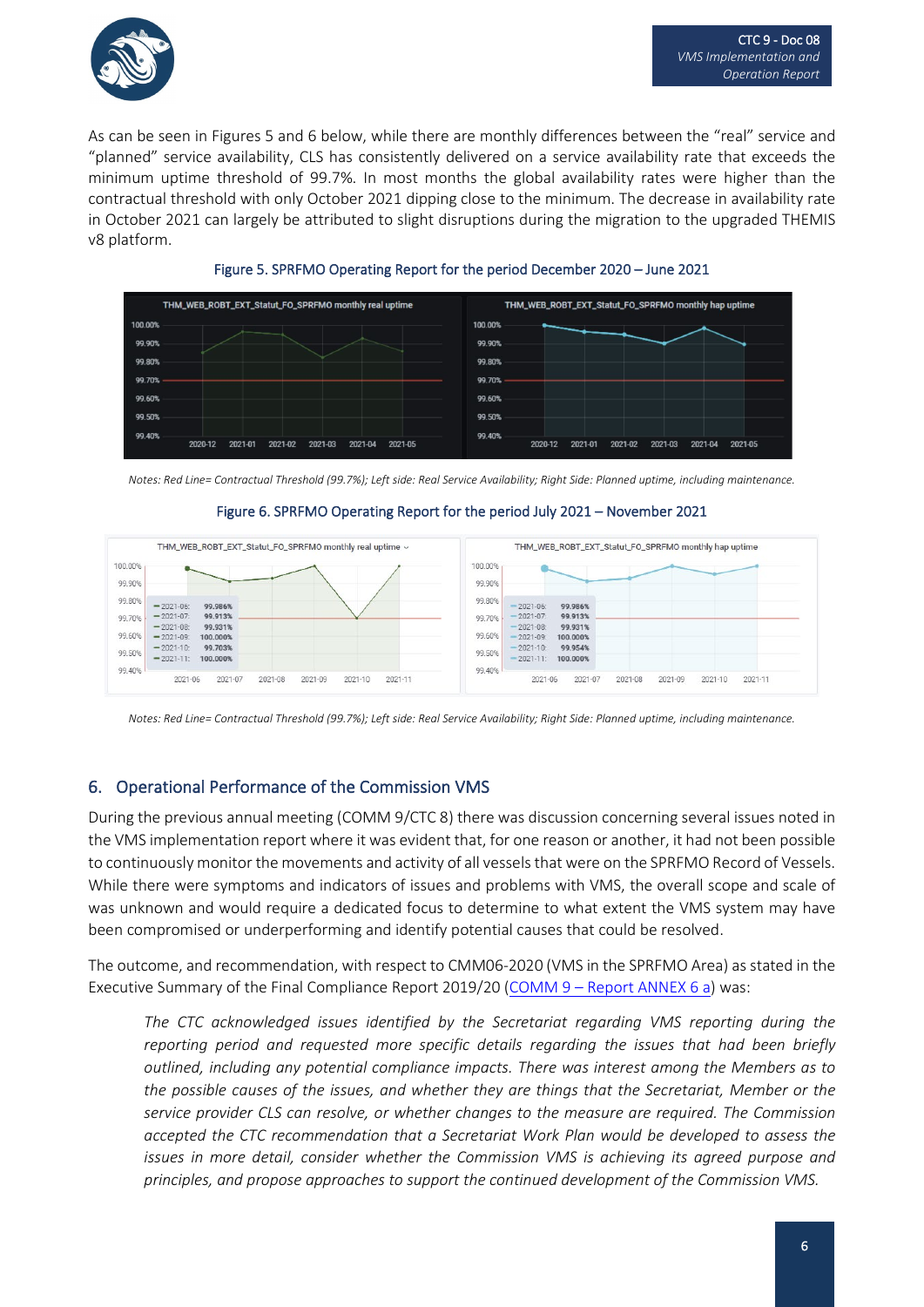

Additionally, in the COMM9 – [Record of Decisions](https://www.sprfmo.int/assets/0-2021-Annual-Meeting/Reports/Annex-9-COMM9-Record-of-Decisions.pdf) Section 5 (CTC) Paragraph 25 it instructs the Secretariat to include more details in the VMS implementation report and to develop a VMS workplan. Specifically, it states:

"*The Commission requested that the Secretariat provide more information in the VMS implementation report and develop a VMS workplan in consultation with the Chair of the CTC.*"

Following the annual meeting, the Secretariat commenced a review of the 2020 VMS data and operations to better understand what the specific issues and challenges were for 2020, including potential causes and solutions. The experiences and findings from the review of 2020 data would also help shape a VMS workplan to move forward with a more systematic annual process to benchmark VMS performance. This was further communicated to all Members and CNCPs on 22 April 2021 via correspondence G54-2021 SPRFMO VMS -[2020 Issues and Data Review](https://www.sprfmo.int/assets/07-Letters-Communications-SPRFMO/2021/G54-2021-SPRFMO-VMS-2020-Issues-and-Data-Review.pdf) with a commitment to present a detailed summary of the issues and/or data gaps as part of the VMS Implementation Report during the 2022 CTC meeting.

It should be noted that some of the findings and lessons learned from the 2020 VMS review were immediately leveraged to put in place practices to reduce VMS data disruptions and gaps for 2021. VMS disruptions and issues for 2021, while tracked separately, also added to the knowledge base to boost VMS performance, reduce VMS downtime, and improve confidence in the Commission VMS program. Not all issues had the same magnitude of impact and not all files had the same scope of complexity, but all issues have the potential to disrupt the Commission VMS.

The VMS review, and ongoing the VMS monitoring and issue resolution, has required considerable interaction with various VMS Points of Contact as well as the Commission's service provider and consumed a tremendous amount of time and effort at the Secretariat. The support and cooperation of all those involved is gratefully acknowledged and appreciated. Without an open and transparent exchange between the Secretariat and the Members/CNCP's it would be challenging to advance the VMS Review in any meaningful way and to fill VMS data gaps as they were uncovered.

The goal of the Review was not to find fault from a compliance perspective but rather to identify gaps, deficiencies, and issues such that problems could be resolved, and solutions, procedures, protocols, and practices put into place to improve future performance and reliability of Commission VMS. For this reason, the Member/CNCP compliance with CMM 06-2020 Paragraph 4 (VMS continuous monitoring) was not assessed during this year's annual Compliance Report and any VMS operational issues deferred to the VMS Implementation Report.

The following section will provide an overview of the types of issues identified whereas Annex 1 (Restricted Circulation) will include a summary of the specific files generated to track 2020 and 2021 VMS issues. The proposed VMS workplan for future VMS data analysis an improvement in the efficiency of the Commission VMS is discussed in section 8 and outlined in detail in Annex 2.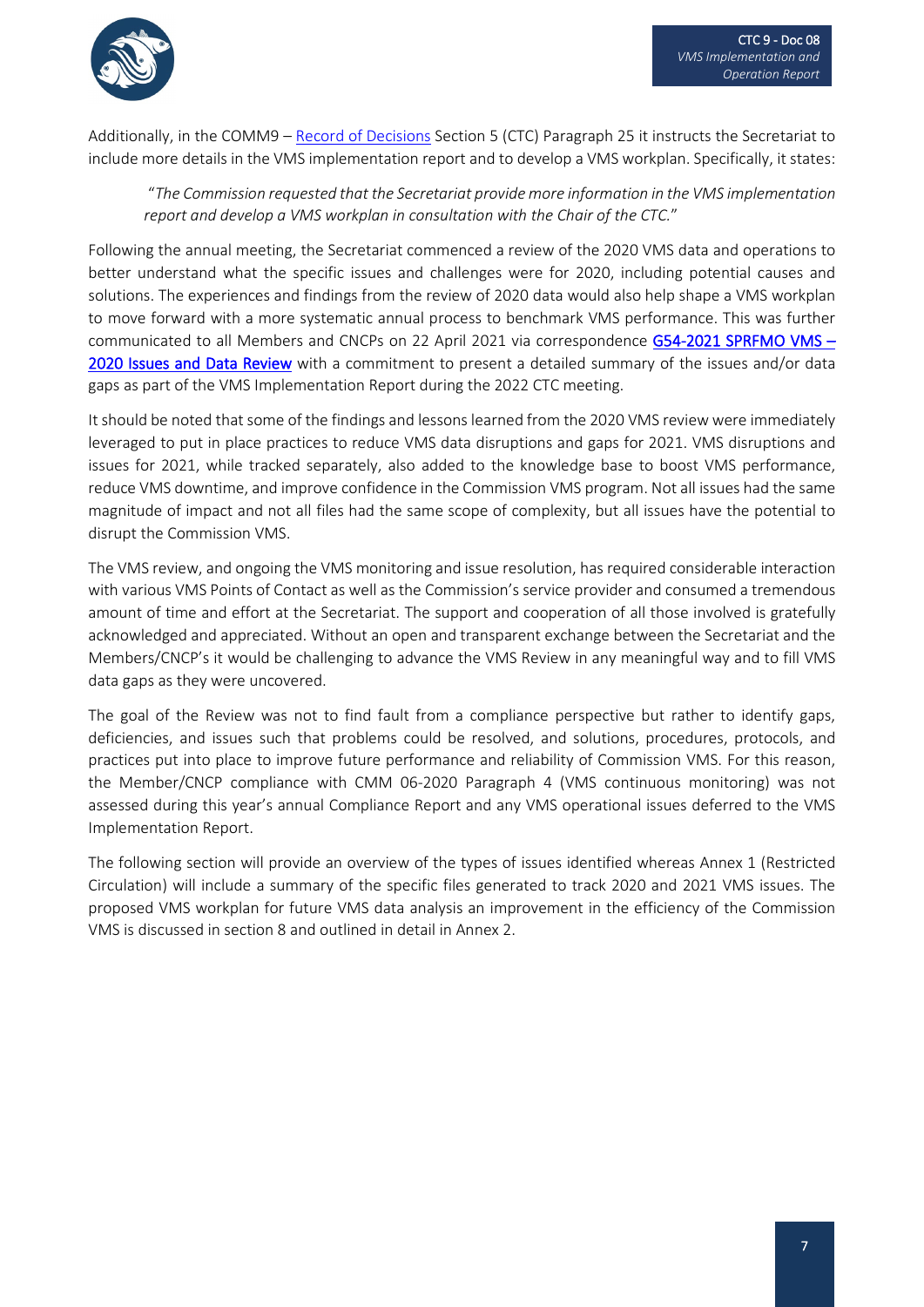

#### 7. VMS Issues Overview

The expectation is that the Commission VMS programme makes it possible to continuously monitor the movements of any vessel authorized by the Member/CNCP and included on the SPRFMO Record of Vessels in a "near real-time" basis. Members and CNCPs that choose to report to the Secretariat via their FMC are expected to automatically forward VMS reports to the Secretariat at an interval not less frequently than hourly.

Notwithstanding any technical issues occasionally creating an excessive lag time between the position being reported from the vessel and received by the FMC, most SPRFMO vessels report their VMS positional data hourly<sup>[3](#page-7-0)</sup> to their FMC, this means that in most cases the positions of vessels displayed on Commission VMS accurately reflect their location from within a relatively short timeframe. Hence at any given point in time the information displayed on Commission VMS for all SPRFMO vessels operating within the Convention Area, or the 100-mile Buffer zone, should provide a good representation of the distribution and movement of vessels at that point in time. Unfortunately, with respect to 2020 VMS data, numerous issues and gaps were determined to have existed, undermining the purpose of the Commission VMS and at times creating significant disruption to the "continuous monitoring" of, and the subsequent reporting on, vessels and/or fleets.

While it perhaps should be expected that with over 700 unique vessels operating in SPRFMO in 2020 (and 640+ in 2021) that there would be occasional disruptions to VMS, especially for individual vessels, the VMS Review revealed that there were underlying issues and disruptions in some cases that affected entire fleets, geographic areas, and/or multiple vessels at once. The review identified a range of contributing factors and causes including technical issues, software issues, certificate issues, mapping application issues, processing issues, and human error.

In cases where data gaps were found, the Member or CNCP was asked to update the missing data to Commission VMS such that the system had a continuous vessel track for the periods the vessel was in the SPRFMO Reporting Area. In all but a few cases, the VMS data existed, and Commission VMS could be populated. This suggests that the VMS signal was transmitted from the ship and the disruption or incident causing the failure to display on Commission VMS occurred elsewhere.

Upon review of specific events incidents, it quickly became apparent that the root cause of VMS disruptions and gaps could often be linked to some sort of "technical, programming or software" issue that, in theory, once corrected would resolve the ongoing issue and prevent future disruptions. This would include incidents detected linked to incorrect or incomplete shapefiles defining the VMS reporting area (particularly pertaining to the 100-Mile buffer zone); inadequate or inaccurate "programming" to forward VMS positional data to Commission VMS; incomplete or incorrect NAF message data fields; incompatible software versions; security - SSL certificate issues; complications with program add-ons/upgrades and server capacity limitations. Even the Secretariat was not immune from technical glitches with issues being linked to software issues in the Themis data display and issues in establishing or maintaining VMS connectivity with individual vessels. Other quasi-technical issues that have been noted included planned or unplanned FMC maintenance, power outages, internet/email service disruptions and supplier and billing issues.

Of course, not all issues are technical, some appear to be the result of the absence of a structured processes or standard operating procedures with respect to quality control, oversight and/or data forwarding and of course there is always a component of "human error" that comes into play. For example, there were cases detected where vessels were well inside the SPRFMO Convention area before VMS started flowing to Commission VMS due to miscommunications (or lack of communications) between those involved in the permitting or authorization of the vessels and those responsible for monitoring the vessels.

<span id="page-7-0"></span><sup>3</sup> *In practice, SPRFMO vessels tend to report hourly or even more frequently than the minimum provisions of the CMMs (and in some cases national regulations require), except for a small number of "Motherships" reporting every 2 hours.*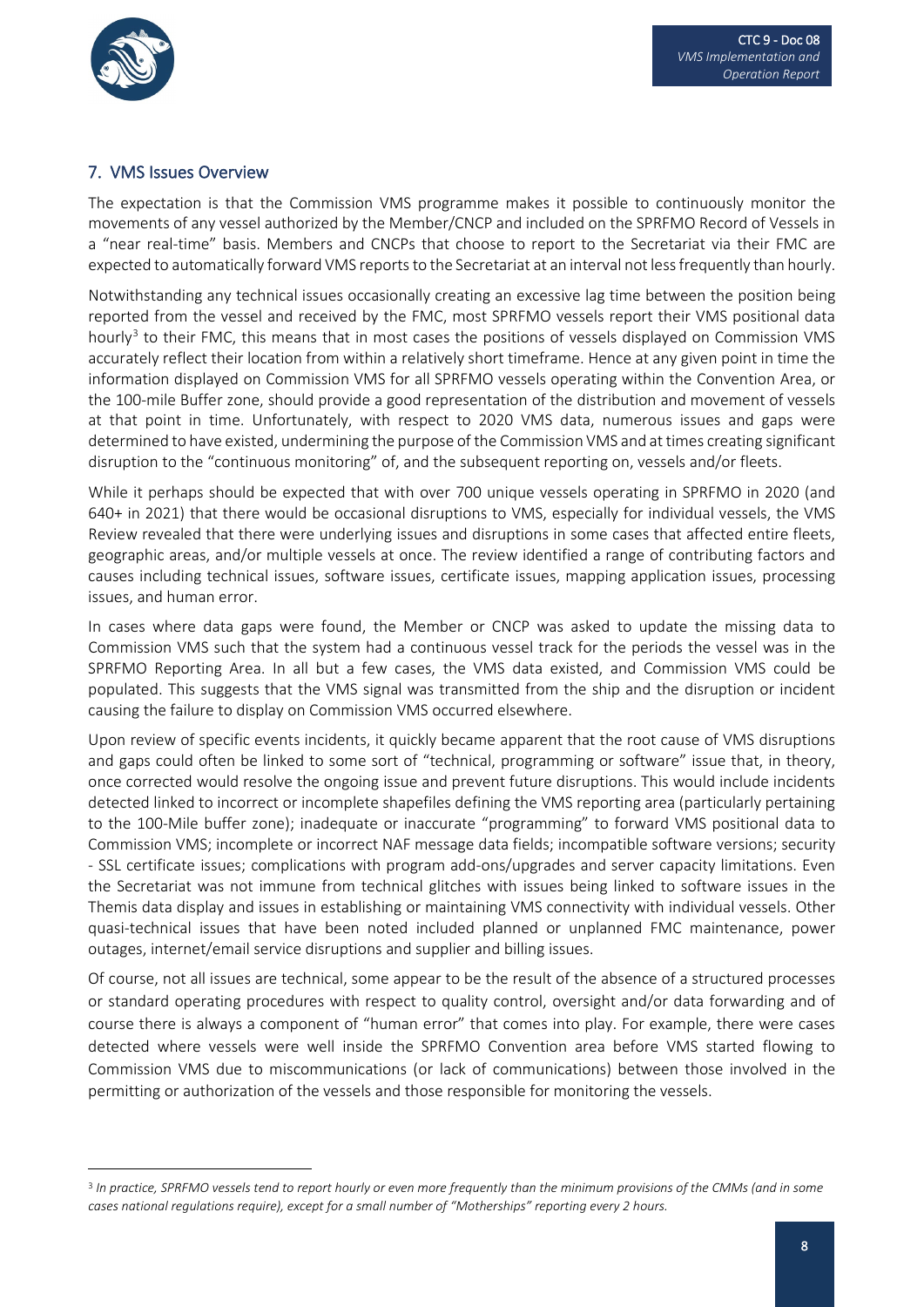

In extreme cases there were incidents where the VMS was transmitted and received by the Member/CNCP but never forwarded to Commission VMS due to administrative errors and/or break down in communications. (But generally unbeknownst to anyone that the information wasn't transmitted until it was detected during cross-checks with other data sources). Unfortunately, if a vessel does not display on Commission VMS at all during a given period it is very challenging for the Secretariat to know it is in the SPRFMO Area as there are currently no secondary sources of vessel positional data to reference. Thus, until the first VMS positional report is received, the Secretariat is generally unaware of the vessels in the SPRFMO Convention Area (unless there are reports from other sources such as transhipment or catch notifications).

Notwithstanding some of the "larger" issues that had a wider impact and/or ongoing implications, there were of course also many individual or "low impact" issues that cropped up regularly requiring attention and time to resolve. The Secretariat commenced a numbered file assignment to aid in the tracking of issues by Member/CNCP. Not all files are of the same complexity or impact. Not all files are necessarily "compliance issues" as a lot are more technical and administrative issues. Some are relatively minor and straight forward whereas others require a considerable amount of work and effort to resolve. A summary of the files for 2020 and 2021 can be found in Annex 1 (restricted circulation) which will be available before the annual meeting.

For 2020 there were 26 files initiated to track issues. Many of these files were complex and involved multiple vessels, longer time periods and often the underlying cause was not readily apparent. As time progressed and fixes implemented for some of the root causes the incidents became more related to individual vessels and/or shorter time periods (lower impact) and the Secretariat was able to react more quickly to any developing situation. Notwithstanding, the occasional situation leading to a widespread outage, having more individual or smaller incidents lead to an increase in file assignments in 2021 but often the files were more routine in nature (e.g., short gaps in VMS records) and although still required time to action and follow up with the Member/CNCP were less complex to resolve. In 2021 ~80 files have been created.

Overall, the time spent on VMS issues has been significant since the last annual meeting. To have an efficient and effective VMS system with reliable information and data it is necessary to minimize gaps and delays in positional information to Commission VMS and to keep abreast of other VMS issues requiring attention (e.g., duplicate vessels, erratic positions, alerts, missing information, etc) and work closely with the VMS Service provider and the relevant VMS Points of Contact to resolve issues and enhance performance. While, over time, there is every expectation to see a decrease in serious or prolonged incidents requiring Secretariat intervention, Commission VMS will continue to require a dedicated focus, spot checks, and quality control daily to ensure it meets the threshold of continuous monitoring of SPRFMO vessels.

## 8. VMS Performance Monitoring and Workplan

Last year, the Secretariat prepared the "Commission VMS Implementation and Operation Report" (CTC8– Doc08) for the 2021 SPRFMO Annual Meeting which identified several VMS issues occurring during 2020. Discussion at the CTC meeting on these issues resulted in Members/CNCPs requesting additional information. There was discussion among the Members as to the possible causes of the issues, and whether they are issues that the Secretariat, Member or the VMS service provider (CLS) can help to resolve, or whether changes to the CMM are required. The CTC agreed on the following recommendations:

• *The Secretariat ensure that future versions of the Commission VMS Implementation and Operation Report contain more detail regarding all identified VMS issues (including those previously identified but not resolved).*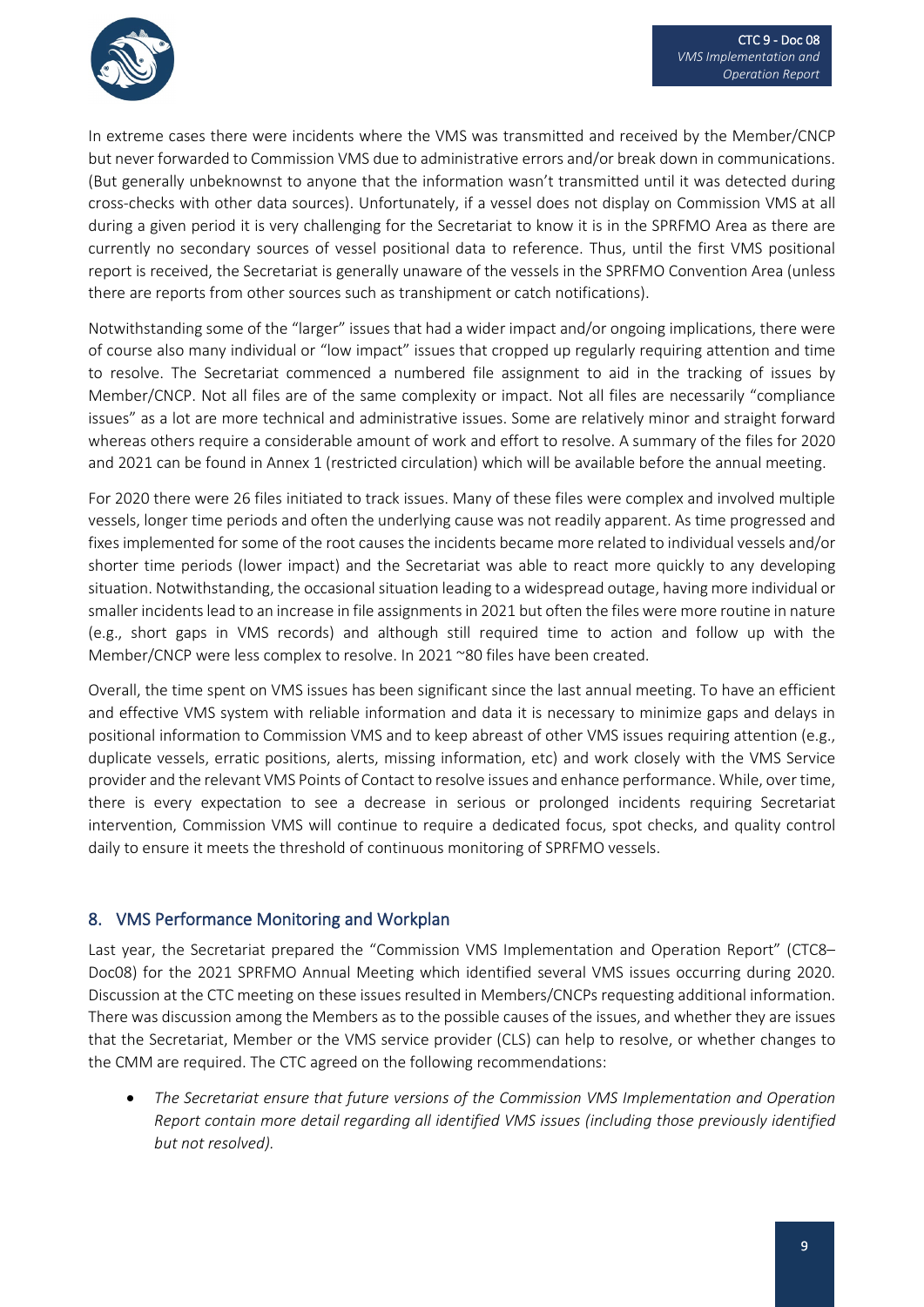

- *Details should include the nature (including the method of VMS reporting used by the flag State), scope, cause and potential solution of each identified VMS issue. Where no cause and/or solution has been able to be identified, a troubleshooting approach between Secretariat, Members/CNCP and VMS provider(s) should be proposed to prevent ongoing recurrence of the particular issue.*
- *The Secretariat also agreed that issues regarding the SPRFMO VMS that were identified but not explored during the 2020 calendar year also be reported on within next year's VMS implementation report presented at CTC 2022.*
- *The Secretariat prepare a workplan prior to CTC9 to guide an effective VMS review process in 2023. This workplan should at least provide for a systematic review of previously identified VMS issues, consider whether the Commission VMS is achieving its agreed purpose and principles, and support the continued development of the Commission VMS.*

These recommendations were accepted by the SPRFMO Commission, and the Record of Decisions (COMM9) reflects that the Commission requested that the Secretariat provide more information in the VMS implementation report and develop a VMS workplan in consultation with the Chairperson of the CTC.

In response to initial bullets the Secretariat undertook a review of the 2020 VMS data (and continued into 2021 data) to determine the extent to which there were data gaps, irregularities and/or other issues pertaining to Commission VMS. A high-level overview of the general findings is outlined in Section 7 above whereas more specific information pertaining to specific issues for calendar years 2020 and 2021 can be found in Annex 1 (*Restricted Circulation*). It is proposed that going forward a similar format could be used to report back annually on VMS issues encountered during the year. Specifically, a general overview of VMS issues encountered, and any trends observed, could be provided in the main body of the VMS Implementation Report and, for greater transparency and awareness, a summary of the individual files pertaining to VMS related issues be included in tabular fashion in a Restricted Annex.

Additionally, with respect to the development of a workplan, and reflecting on the experiences from this year, there needs to be a systematic and ongoing review of VMS data to determine the frequency of delays or gaps in VMS while at the same time identifying missing or incomplete VMS data as quickly as possible to minimize disruption to Commission VMS. There must be strong oversight and continued improvement by all involved (the Members, CNCPs, Secretariat and the Service provider) to reflect upon the issues detected and implement actions, solutions, processes and/or procedures that can potentially be undertaken to reduce future issues and/or prevent re-occurrences of similar issues.

Our experience this year has demonstrated that in most cases the VMS data exists and disruptions to the VMS feed can be quickly restored, and missing data populated within a short period once the VMS gap/disruption is detected. To maximize efficiency, the Commission VMS must always be reasonably up to date (with minimal lag time) and vessel track records accurate and complete. Of course, it should go without saying, the VMS for all SPRFMO vessels operating in the Convention Area and/or the Buffer zone must be reported to Commission VMS. VMS data gaps or data delays can only be detected if there are reported VMS positions from the vessel. Currently, the Secretariat has no "near real time" means to check for vessels entering or operating in the SPRFMO area against the Record of Vessels and VMS.

Annex 2 proposes a workplan, from the Secretariat's perspective, to help focus the review of Commission VMS and the VMS data holdings. It builds upon the experiences this year from reviewing the 2020 VMS data, interactions with the Members and CNCPs on VMS issues and observations pertaining to the practical application of the CMM measures.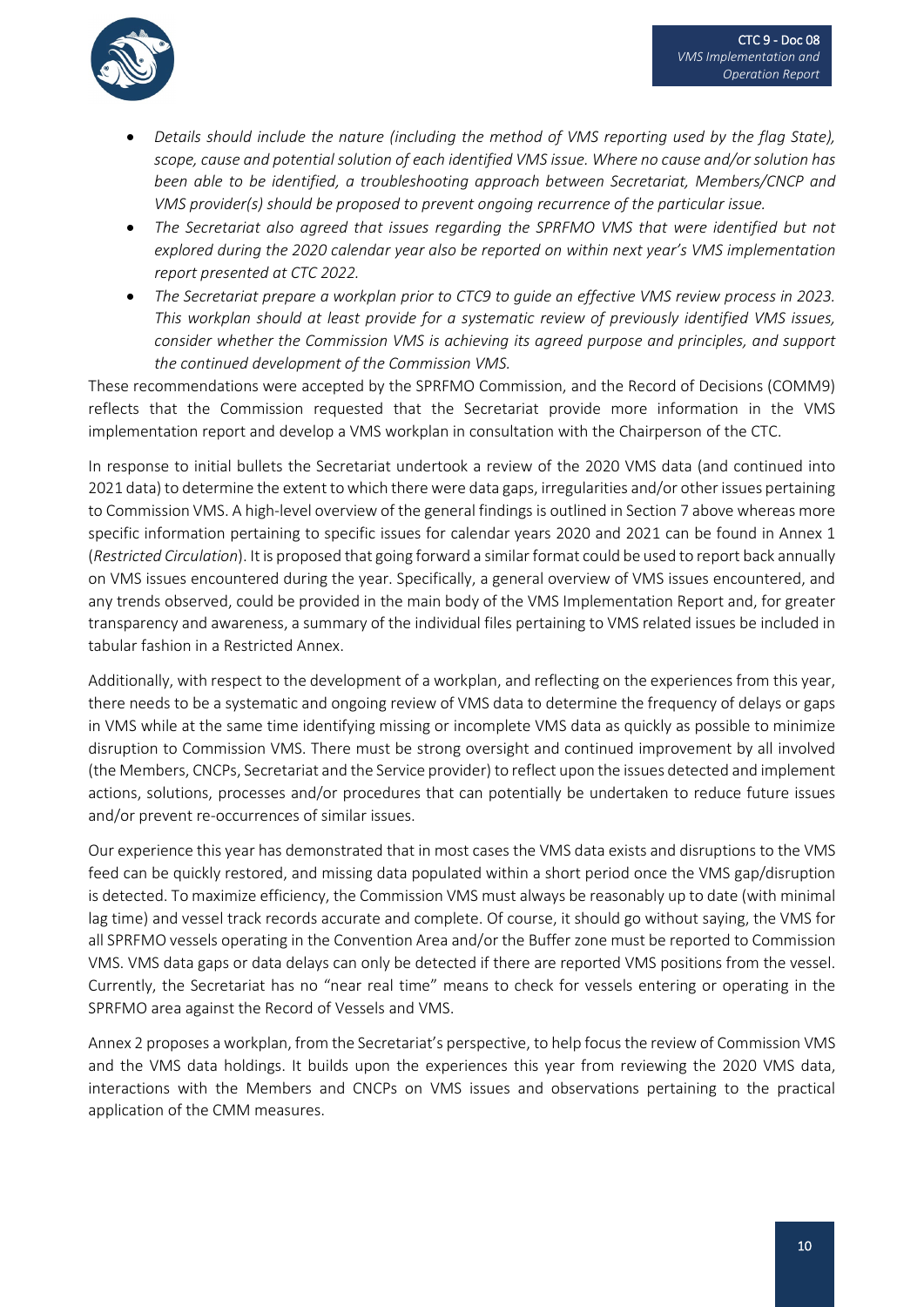

## 9. CTC Considerations

In summary, to improve the accuracy, efficiency and functionality of the Commission VMS, the CTC is asked to consider that:

- Going forward the documenting and reporting on VMS issues with the methodology followed in this report (i.e., general overview of key issues and trends in the main body of the report complimented with a more detailed summary of issues (files) as provided in Annex 1).
- Not all VMS issues are to be considered "Compliance issues". Guidance is required on what types of issues should be considered "Compliance issues" and noted in the annual compliance report under the CMM06 VMS section (e.g., Vessels at sea not reporting; manipulation or interference with an ALC; falsification of data; etc) versus issues just reported in the VMS Implementation report.
- Approve the conceptual VMS Workplan as outlined in Annex 2 with respect to undertaking tasks to identify VMS stoppages, data disruptions, data gaps and data reporting delays.
- Authorize the use of AIS as a secondary tool to aid in the implementation of the provisions of the SPRFMO CMMs including the detection of vessels not displaying on Commission VMS.
- Authorize the Secretariat to identify and review of provisions of CMMs relevant to VMS with a view of preparing a proposal for updating, clarifying and/or harmonizing various provisions for CTC consideration.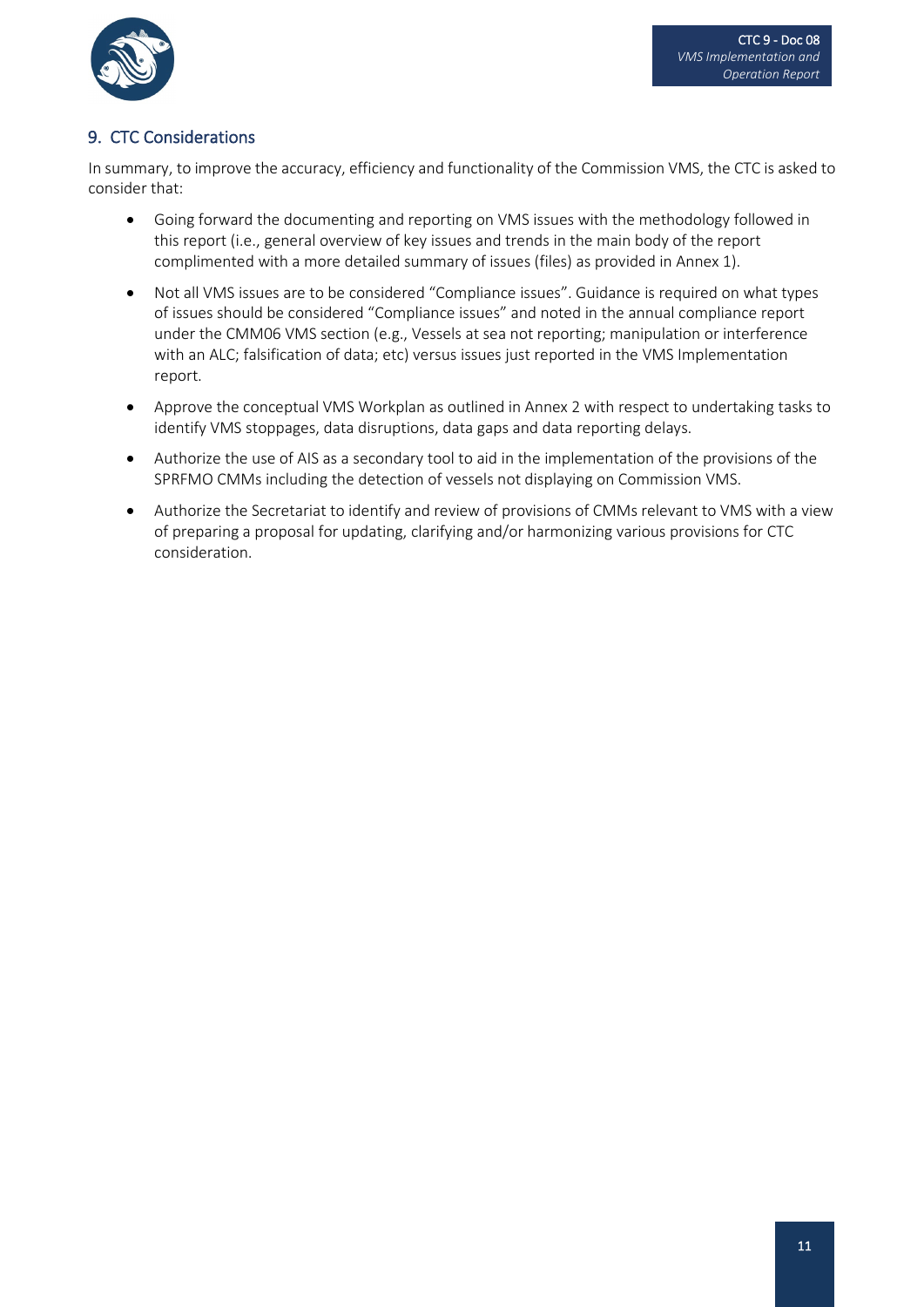

# ANNEX 1: VMS ISSUES OVERVIEW

*Available before the Annual Meeting (Separate RESTRICTED Circulation Document)*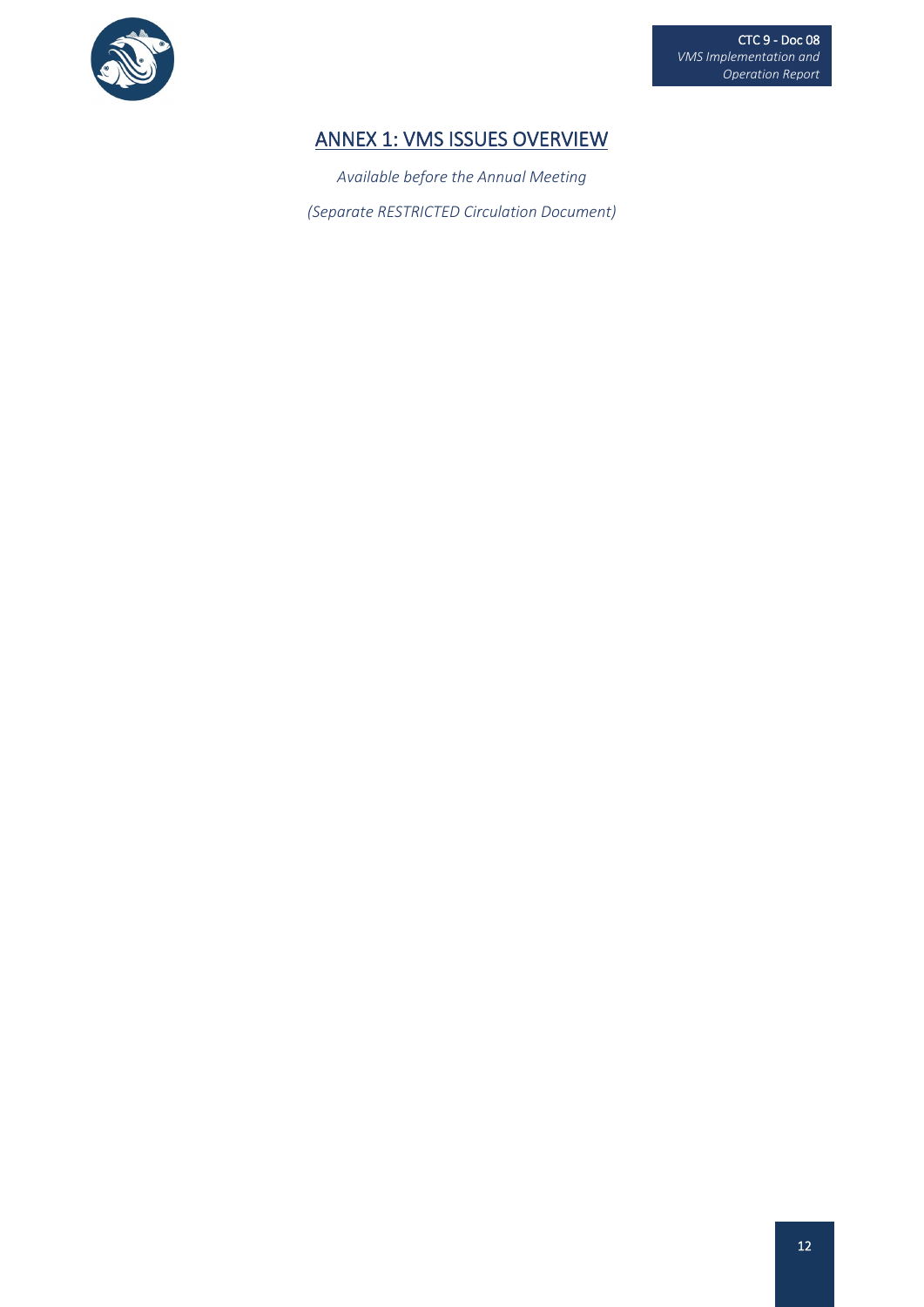

## ANNEX 2: VMS WORKPLAN 2022

As noted in the report, the primary goal is to ensure that the Commission VMS is operating as efficiently and effectively as possible to achieve "continuous monitoring" with VMS positional data records that are accurate and received on a timely, regular basis. When disruptions occur, to the extent possible, the aim is to identify solutions, best practices and/or business processes that can be employed to prevent repeats and/or allow swift resolution to similar issues in the future. All parties to the Commission VMS are to "leverage" issues as lessons learned and implement necessary changes and/or oversight to minimize the likelihood of reoccurrence.

Reporting on the functioning of Commission VMS, and issues detected, will comprise part of the annual review process going forward. Greater transparency in the reporting of the VMS issues detected to Members and CNCPs will increase the awareness of all Members/CNCPs, and others involved in Commission VMS operations, to aid in the implementation of solutions and improvements. Throughout the reporting period, monitoring by Members, CNCPs and the Secretariat would continue such that any developing issues can be detected as quickly as possible and triaged accordingly.

#### Proposed Methodology:

There is not one singular approach rather a multi-faceted approach is required to address the symptoms and signs of a VMS system that is not providing "continuous monitoring" and/or "accurate reporting". The more obvious indicators would be VMS data gaps (disruptions or stoppages) and/or significant delays in the receipt of VMS data. These could likely be documented annually to provide a metric regarding performance and/or relative progression on performance.

Other indicators of the "health" of the VMS system could be the frequency "anomalies" stemming from the receipt of inaccurate or incomplete data leading to the creation of irregular VMS patterns such as "Flying Vessel" Zig Zag patterns, auto-create duplicate profiles with the same name and/or active vessels indicating land-based positions. Another area of concern would be the non-reporting of SPRFMO vessel(s) while in the SPRFMO VMS reporting area. Finally, observations as to whether the CMM provisions pertaining to VMS reporting continue to reflect the practical application of VMS from the SPRFMO vessels and fleets.

The following outlines a proposed way forward to address the key issues identified. (*Note: Each proposed action may require finetuning or modification upon practical application depending on system and data limitations, but spirit of the analysis would remain the same*).

#### 1) Missing or Incomplete VMS Data:

The most basic situation is confirming that all the vessels authorized to fish in the SPRFMO Convention Area (including support/carrier vessels) are all transmitting VMS while in the Convention Area (and in the 100 nm buffer zone if required) and that the VMS records do not contain significant temporal gaps. Data review and methodology to support this may include:

#### *Enters SPRFMO without VMS reporting:*

o *Determine if vessels commenced VMS reporting upon entry to the Convention Area/Buffer Zone as required. Review the first recorded VMS position for the year, or upon entry, and note if the position is in proximity to expected boundaries or if it is already well inside the zone (which would indicate data gaps in the VMS record).*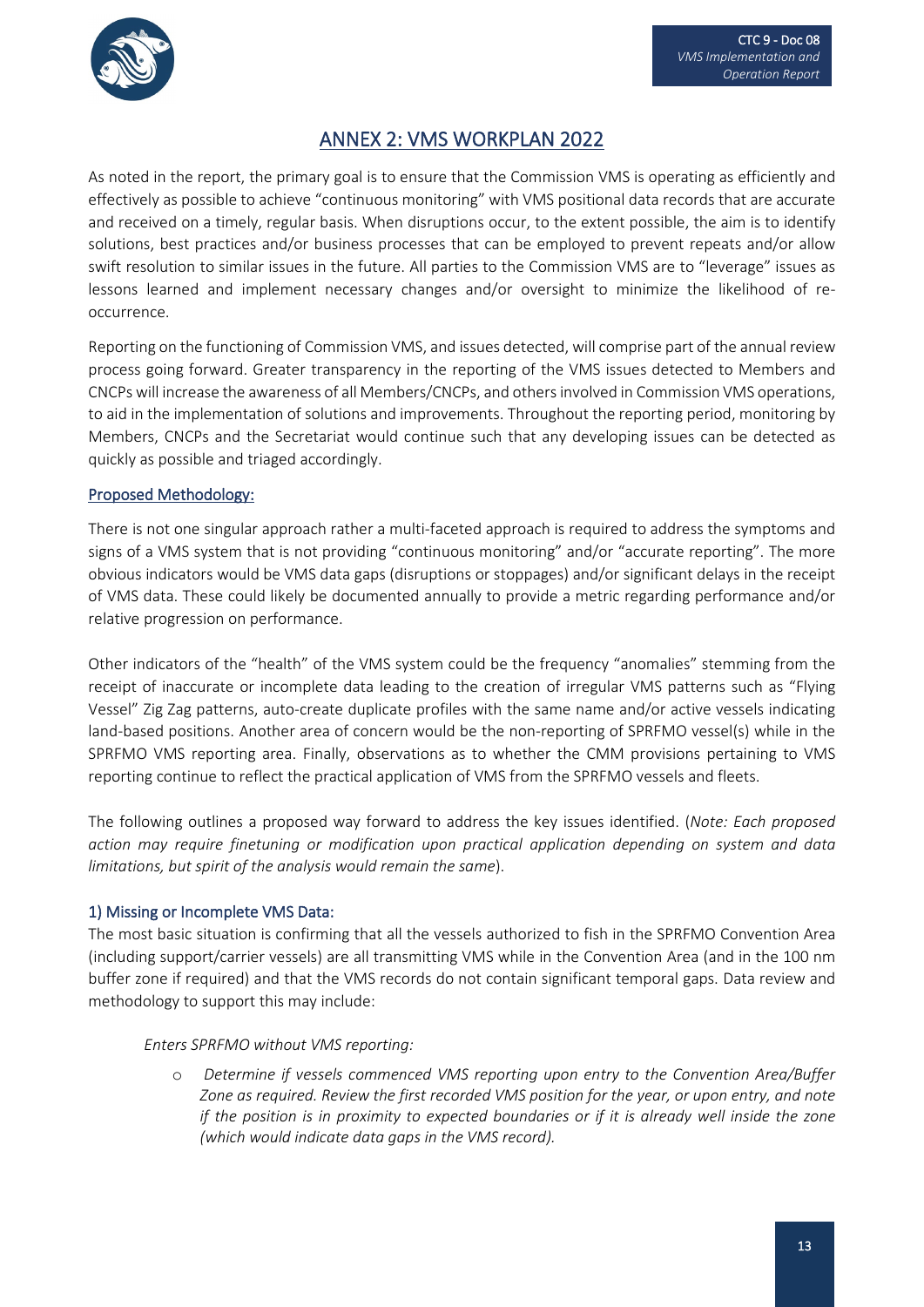

*Stops reporting while still in SPRFMO:* 

o *Determine if vessels stopped VMS reporting while within the Convention Area/Buffer Zone. In the case of the Convention Area, determine if vessels reported in the Buffer zone following reports from the Convention Area. For exit from the buffer zone a zone exit Alert should be received. Non-receipt may be an indicator that the vessel stopped displaying on Commission VMS.*

*Disruptions to the Commission VMS display while within the SPRFMO VMS reporting zone:*

o *Calculation of the time difference between datapoints for each vessel to identify pre-defined time gaps (for example no VMS received for more than a certain time period (timeframe can be any pre-determined period such as the equivalent of 4 missed VMS reports), and whether there is any pattern in these gaps (for example, an entire fleet having the same gap indicates that the data for that fleet is missing and has not been repopulated versus individual or a few vessels with gaps which are indicators of localized issues).*

*Document issues observed:*

o *Identifying any trends or patterns to the data gaps which could point to underlying technical reasons that are inter-related (e.g., groups of vessels "disappearing" at the same time may be indicative of FMC, system, or service provider disruption)*

#### 2) Delayed Receipt of VMS Data:

The premise of VMS is that the Commission VMS is being regularly updated at the intervals required for the specific fishery so that vessels can be "continuously monitored" on a near real time basis<sup>[4](#page-13-0)</sup>. Data review/methodology to support this may include:

- *Analysis of the field which stores the delay between the time of the location data and the time the record was received by the SPRFMO VMS, and whether there is any pattern in these delays.*
- *Like the gap analysis, reporting on how frequent reporting is delayed by a pre-determined time frame will reflect the Commission VMS with respect to "near real time" reporting. (This may be an issue in the event of any patrol or surveillance activity that may detect anomalies between Commission VMS positional data and observed positions.)*
- *Significant delays in populating positional data to Commission VMS undermines the credibility of automatic reporting on a near real time basis and may raise concerns that there are nefarious reasons for the delayed transmission.*
- *Notwithstanding the foregoing, any gap periods identified and populated after the fact will result in a noticeable delay period. Hence reporting on "delay frequency" by time frame may also capture "gaps that have been subsequently populated".*

#### 3) Other VMS Vessel Related Issues:

There have been several issues specific to individual vessels that have been identified over the past year such as incorrect vessel information being associated with a vessel beacon (e.g., two vessels have the same beacon number, recycling of beacons from scrapped vessels), incorrect radio call signs or IMO numbers associated with vessels, NAF message rejection due to values exceeding parameters (e.g., course value > 360) and other ad-hoc issues. These types of issues are largely caused by human error (data entry typos, vessel list/

<span id="page-13-0"></span>*<sup>4</sup> CMM06-2020 - Paragraph 11 requires that Members and CNCPs that choose to report to the Secretariat via their Member or CNCP's FMC shall automatically forward VMS reports to the Secretariat at an interval not less frequent than hourly.*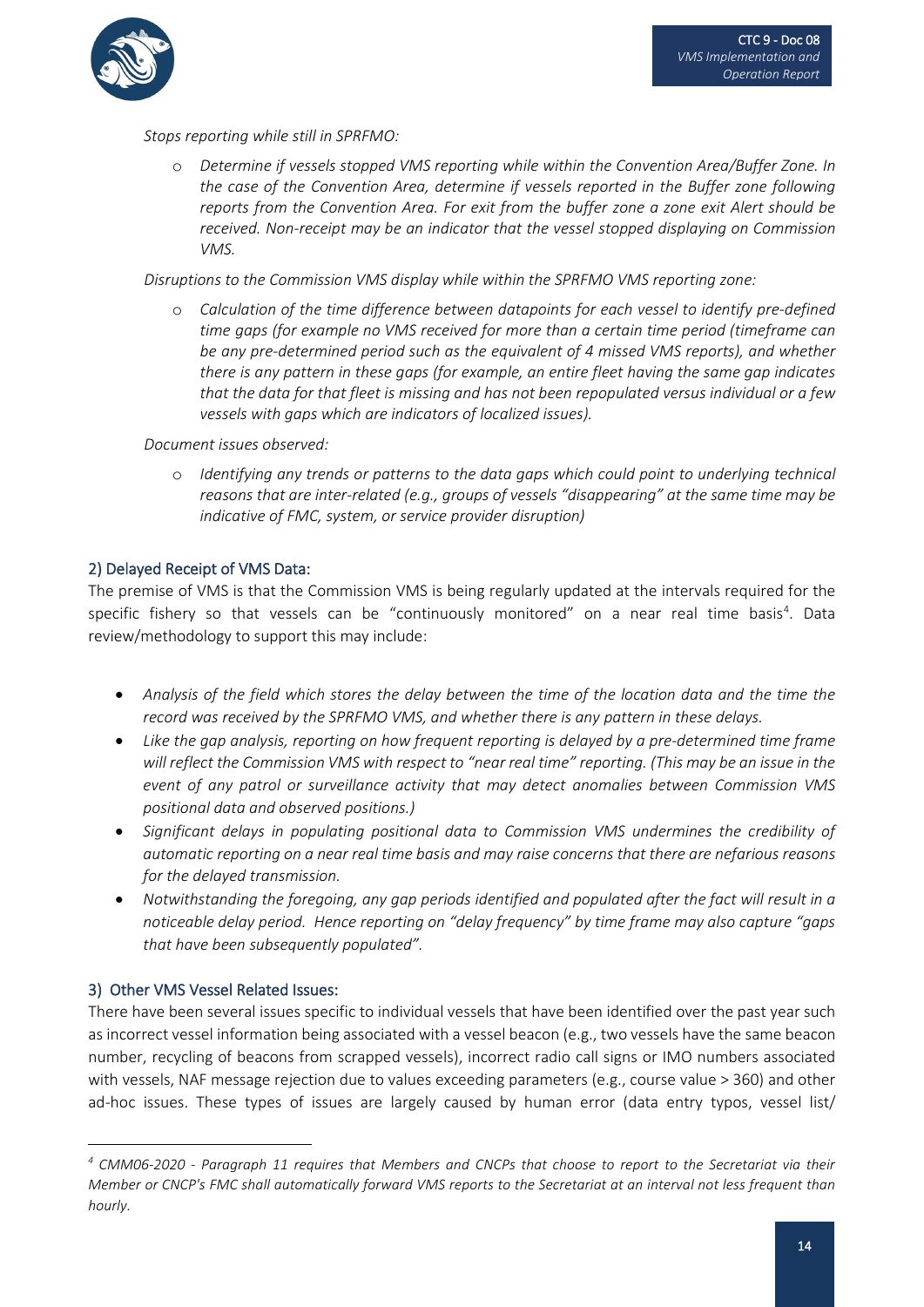

information updating errors, NAF message field formatting errors etc) or technical glitches (e.g., time stamp issues, occasional random positions out of sequence, Latitude values indicating the wrong hemisphere, Longitude values confusing East and West etc) but all could compromise the integrity of the VMS data.

Often, these types of issues are one-off situations that become apparent during the conduct of daily business and data entry. Each has its own unique set of circumstances that must be investigated and resolved individually. Data review/methodology to help support the search for VMS data irregularities may include:

- *Undertake a review of data searching a duplication of vessel names. Often errors in the NAF messaging result in the auto-creation of a "new" vessel profile having the same name but different information such that it cannot be linked with the vessel on the Record of Vessels.*
- *Undertake a review of data searching a duplication of IRCS (call signs) or IMO numbers in the records from different vessels (i.e., different vessels with the same call sign).*
- *If possible, review NAF messages pertaining to specific incidents to determine if there are formatting errors or data outside of parameters.*
- *Comparison of the list of unique vessels on the VMS for a flag State for a calendar year with the Active Vessels list for that flag State (provided 30 January of the following year), to detect vessels that are reporting to the VMS but are not recognised by the flag State as being active. This should detect instances where the SPRFMO VMS is receiving data from an incorrectly identified beacon (for example a beacon from a scrapped vessel).*

## 4) VMS System or Administrative Issues:

In addition to the VMS issues related to vessel tracking there have been situations arising where there appears to be inconsistencies in the extract of data/reports from the VMS system which may result in inconsistencies or errors in reporting and/or administration. While these do not appear to be widespread, failure to address could undermine the confidence in the Commission VMS system.

This was evident at the last annual meeting with several Members indicating that the "active vessels" derived from Commission VMS data did not match their own records of active vessels supplied to the Secretariat (*It was later determined that certain vessels were missed during the report extract in certain situations due to the way the system interpreted the request and applied the extraction parameters*). Likewise, it was determined during the review of 2020 VMS data that in certain, unique situations, the vessel VMS data was "received but not displayed" in location reports and VMS mapping displays leading to an incomplete vessel data extraction. (*Note: actions have been taken and processes implemented to prevent future issues*).

These types of issues can be documented and CLS consulted to determine if a patch or software update may be required and/or the development of a Standard Operating Procedure and/or new business process for certain queries such that there are consistent reports generated and that the information presented is an accurate reflection of activity in the SPRFMO Convention Area. This step may require significant engagement with the CLS team and the development of new query tools or Themis add-ons (at an addition cost) to reflect the needs of SPRFMO. As issues arise, they can be triaged accordingly.

Some practices that may assist going forward (*subject to workload considerations and time constraints*) include:

- *Review the system reporting and query functions to ensure congruency with SPRFMO report and information requirements (e.g., unique vessel count queries, initial and last position reports).*
- *Review the automatic information lookup functions to ensure correct linkages (e.g., fishing vessel type; flag state; identification information).*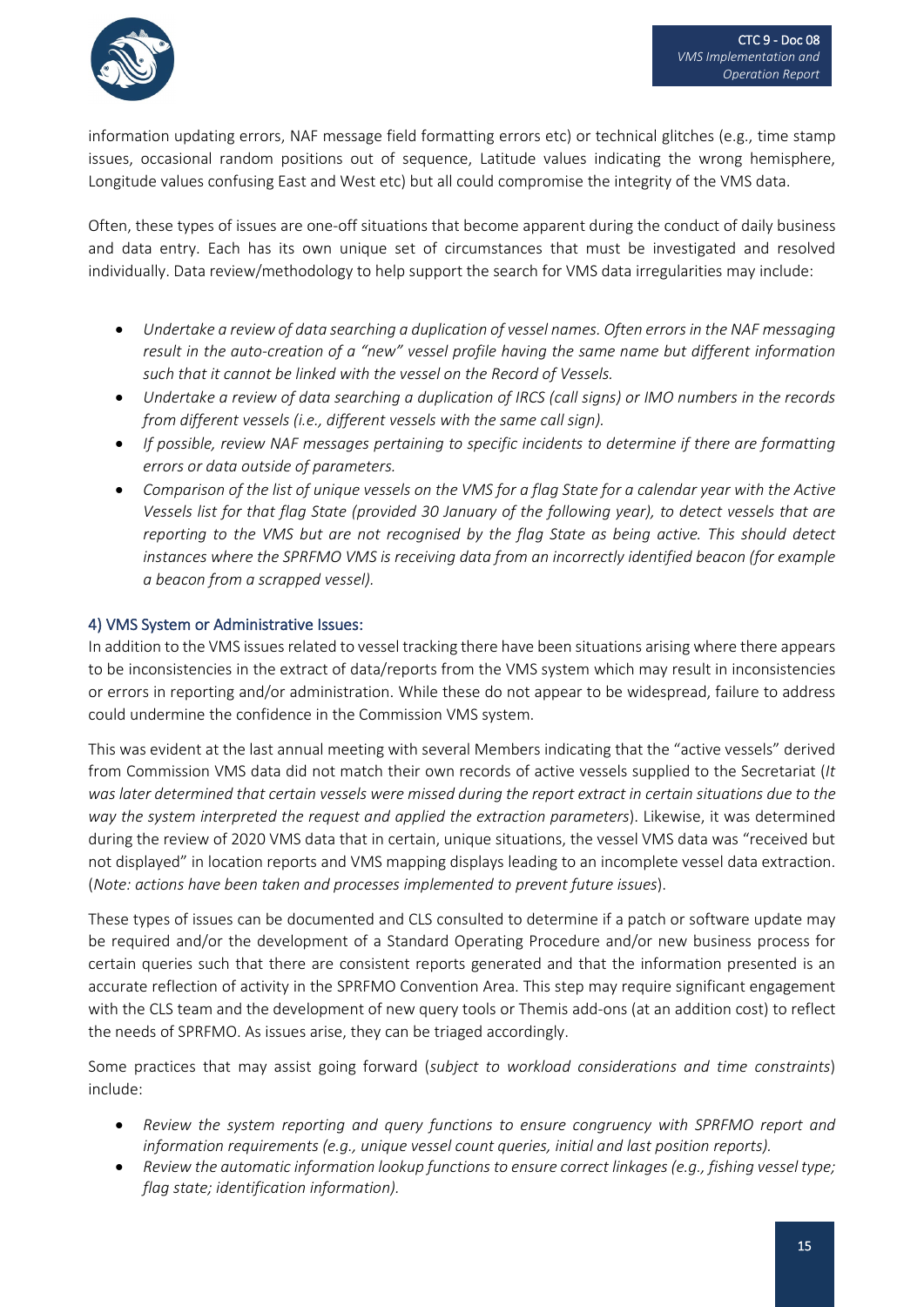

- *Review whether the use of manual entry positions vs. automatic entry positions impact the system query or report functions.*
- *Review the relevance of existing alerts – designed so that they inform business needs (and/or CMM requirements)– this may result in new alerts being designed or modifications to existing alerts.*
- *Additional verification of accuracy against other Commission records (e.g., Comparing submitted fishing activity and/or transhipment locations with VMS locations).*
- *Developing and documenting a "VMS verification business process" to improve consistency and standardize regular procedures (frequency of checks, useful analyses & reporting).*

#### 5) Vessels operating without being displayed on Commission VMS:

As previously noted, once VMS positional records are received and displayed on Commission VMS, there are strategies that can be potentially deployed to aid in the identification of VMS gaps, delayed reporting, stopped reporting and/or other data anomalies or inconsistencies. However, it is very difficult to detect vessels that may have entered SPRFMO without their positional data being reported to Commission VMS if at some point positional data is not received. There are several practices, as outlined below, that help mitigate this situation if they come into play by comparing other sources of information, but there is often significant lag time before the data is available for the comparisons to be carried out.

- *Comparison of list of unique vessels on the VMS for a flag State for a calendar year with the Active Vessels list for that flag State (provided 30 January of the following year) to detect vessels that the flag State recognises as having fished, but which for some reason are not appearing at all on the SPRFMO VMS.*
- *Comparison of information provided in the Annual Implementation report (provided annually in October) against the Commission VMS information.*
- *Comparison of vessels reporting catch data and/or transhipment data (various times) against vessels on the Commission VMS.*

The Secretariat does not have access to secondary sources of "near real time" electronic vessel positional data, such as AIS, that may be used to carry out spot checks of vessel reported positions against vessels on the Commission Record of Vessels. There have been issues in 2020 and 2021 where vessels have been authorized and active in SPRFMO, but the VMS positional reports were delayed or not reported to Commission VMS. Access to a secondary data source may have been useful in detecting these oversights in a timelier manner. (Likewise, when connectivity to Commission VMS is disrupted for any significant period, a secondary source can aid in vessel monitoring until connectivity is restored).

With the implementation of Themis 8, the Commission VMS system now has the ability to incorporate AIS as a secondary data feed that can be layered, if required, with VMS data and/or accessed for specific queries or issues (noting that the Secretariat would have to source the AIS data and/or procure data through CLS).

• *Access to, and use of, AIS as a secondary tool to spot check for vessels on the Commission Record of Vessels operating within the Convention Area with their positional data being displayed on Commission VMS.*

#### 6) Potential CMM VMS related updates:

The Secretariat has noted that provisions of the CMMs pertaining to VMS reporting have been in place for some time and could benefit from review and possible updating to bring the CMMs in line with current reporting practices and/or to better harmonize and/or clarify the various VMS reporting requirements. A more comprehensive review could be undertaken, and a proposal developed for the 2023 Annual meeting in line with the review timelines for CMM 06-2020. Potential areas of refinement may include: